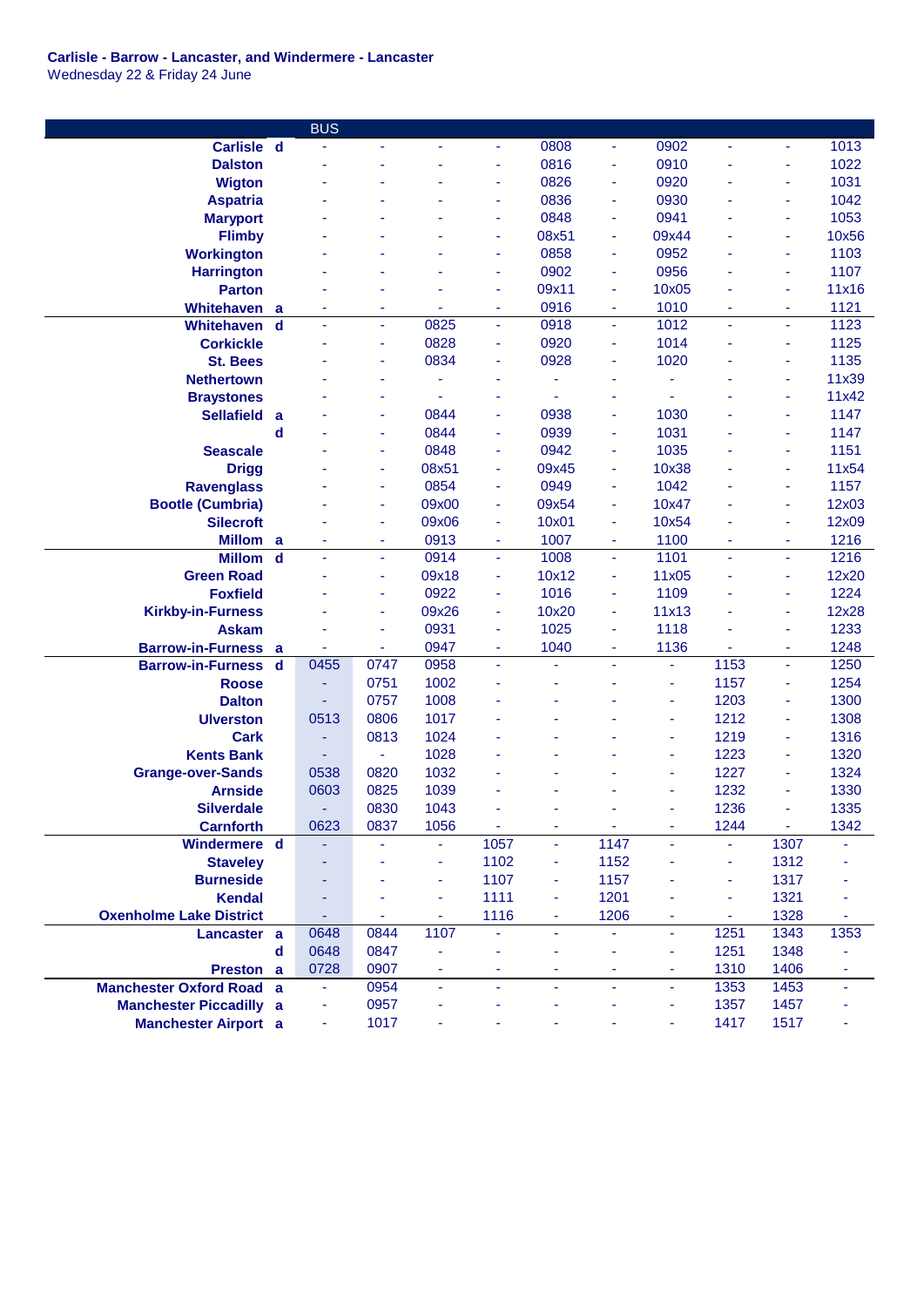|                                          |                  |                |                          |              |                |                |                |          |                  | <b>BUS</b>                                 | <b>WO</b>    |
|------------------------------------------|------------------|----------------|--------------------------|--------------|----------------|----------------|----------------|----------|------------------|--------------------------------------------|--------------|
| Carlisle d                               |                  | $\blacksquare$ | 1107                     | ÷            | $\blacksquare$ | 1210           | $\blacksquare$ | ä,       | ÷                | ÷                                          | 1408         |
| <b>Dalston</b>                           |                  | ä,             | 1115                     |              | ä,             | 1218           |                |          |                  | ä,                                         | 1416         |
| <b>Wigton</b>                            |                  | ä,             | 1125                     |              | ä,             | 1227           |                |          |                  | ٠                                          | 1426         |
| <b>Aspatria</b>                          |                  | ä,             | 1135                     |              | ä,             | 1238           |                |          |                  | ٠                                          | 1436         |
| <b>Maryport</b>                          |                  | ÷              | 1146                     |              | ä,             | 1249           |                |          |                  | ٠                                          | 1447         |
| <b>Flimby</b>                            |                  | ÷              | 11x49                    |              | ä,             | 12x52          |                |          |                  | ÷                                          | 14x50        |
| <b>Workington</b>                        |                  | ÷              | 1157                     |              | ä,             | 1259           |                |          |                  | ٠                                          | 1458         |
| <b>Harrington</b>                        |                  | ÷              | 1201                     |              | ٠              | 1303           |                |          |                  | ٠                                          | 1502         |
| <b>Parton</b>                            |                  | ÷              | 12x09                    |              | ٠              | 13x12          |                |          |                  | ٠                                          | 15x10        |
| Whitehaven                               | a                | ٠              | 1215                     | ٠            | $\blacksquare$ | 1317           | ٠              | ٠        | ٠                | $\sim$                                     | 1516         |
| Whitehaven                               | $\mathbf d$      | ä,             | 1216                     | ÷            | ä,             | 1319           | ä,             | ä,       | ä,               | ÷,                                         | 1518         |
| <b>Corkickle</b>                         |                  | ä,             | 1219                     |              | ä,             | 1321           |                | ä        |                  | ÷                                          | 1521         |
| <b>St. Bees</b>                          |                  | ä,             | 1228                     |              | ä              | 1329           |                |          |                  | ٠                                          | 1527         |
| <b>Nethertown</b>                        |                  | ä,             | ٠                        |              | ä              | ä              |                |          |                  |                                            | ä,           |
| <b>Braystones</b>                        |                  | ä,             | ä,                       |              | ٠              | ä,             |                |          |                  | ä                                          | ä,           |
| <b>Sellafield</b>                        | a                | ä,             | 1238                     |              | ä,             | 1339           |                |          |                  | ٠                                          | 1537         |
|                                          | d                | ä,             | 1238                     |              | ٠              | 1340           |                |          |                  | $\blacksquare$                             | 1538         |
| <b>Seascale</b>                          |                  | ä,             | 1242                     |              | ä,             | 1343           |                |          |                  | ÷                                          | 1542         |
| <b>Drigg</b>                             |                  | ٠              | 12x45                    |              | ٠              | 13x46          |                |          |                  | $\blacksquare$                             | 15x45        |
| <b>Ravenglass</b>                        |                  | ä,             | 1248                     |              | ä              | 1350           |                |          |                  | ٠                                          | 1549         |
| <b>Bootle (Cumbria)</b>                  |                  | ÷              | 12x54                    |              | ٠              | 13x56          |                |          |                  |                                            | 15x54        |
| <b>Silecroft</b>                         |                  | ÷              | 13x00                    |              | ä              | 14x02          |                |          |                  | ٠                                          | 16x01        |
| <b>Millom</b>                            |                  | ÷              | 1307                     | ÷            | ä              | 1409           | ä,             | ٠        | ٠                | ä,                                         | 1607         |
| <b>Millom</b>                            | a<br>$\mathbf d$ | ä,             | 1307                     |              | ä,             | 1409           | ä,             | ä,       |                  | $\blacksquare$                             | 1608         |
| <b>Green Road</b>                        |                  | ä,             | 13x11                    |              | ä,             | 14x13          |                |          |                  | ٠                                          | 16x12        |
| <b>Foxfield</b>                          |                  | ä,             | 1315                     |              | ÷              | 1417           |                |          |                  | ä,                                         | 1616         |
|                                          |                  | ä,             | 13x19                    |              | ä,             | 14x21          |                |          |                  | ä,                                         | 16x20        |
| <b>Kirkby-in-Furness</b><br><b>Askam</b> |                  | ä,             | 1324                     |              |                | 1426           |                |          |                  | ٠                                          | 1625         |
|                                          |                  |                |                          |              | ä,             |                |                |          |                  |                                            |              |
| <b>Barrow-in-Furness</b>                 | a<br>$\mathbf d$ | ÷<br>ä,        | 1339<br>$\blacksquare$   | ٠<br>1352    | ٠<br>ä,        | 1441<br>ä,     | ä,<br>1450     | ä,<br>ä, | ٠<br>ä,          | $\overline{\phantom{a}}$<br>$\blacksquare$ | 1640<br>1646 |
| <b>Barrow-in-Furness</b>                 |                  |                |                          |              |                |                | 1454           |          |                  |                                            | 1650         |
| <b>Roose</b>                             |                  |                | ÷                        | 1401         |                | ä,             | 1500           |          |                  | ÷                                          | 1656         |
| <b>Dalton</b>                            |                  |                | $\overline{\phantom{a}}$ |              |                | ٠              |                |          | ٠                | ÷                                          |              |
| <b>Ulverston</b>                         |                  |                | ä,                       | 1410<br>1417 |                | ä,             | 1509           |          | ÷                | 1608                                       | 1705<br>1712 |
| <b>Cark</b>                              |                  |                | $\blacksquare$           | ÷.           |                | ä,             | 1516           |          | $\blacksquare$   | <b>16s32</b>                               |              |
| <b>Kents Bank</b>                        |                  |                | ٠                        |              |                | ÷              | 1520<br>1524   |          | $\blacksquare$   | 16s40                                      | 1716         |
| <b>Grange-over-Sands</b>                 |                  |                | $\sim$                   | 1423         |                | ٠              |                |          | ÷                | 1647                                       | 1720         |
| <b>Arnside</b>                           |                  |                | ÷                        | 1429         |                | ä,             | 1529<br>1533   |          | ÷                |                                            | 1727<br>1731 |
| <b>Silverdale</b>                        |                  |                | ٠                        | 1433         |                | ä,             |                |          |                  | ä,                                         |              |
| <b>Carnforth</b><br>Windermere d         |                  | $\blacksquare$ | ä,                       | 1440         | ä,             | ÷,             | 1540<br>÷.     | ä,       | $\omega$<br>1708 | $\blacksquare$<br>ä,                       | 1738         |
|                                          |                  | 1358<br>1403   |                          | ÷.           | 1459<br>1504   | ÷.             |                | 1600     | 1713             |                                            |              |
| <b>Staveley</b><br><b>Burneside</b>      |                  |                | $\blacksquare$           | Ξ            |                | ۰              | ä,             | 1605     |                  |                                            |              |
|                                          |                  | 1408           |                          | Ξ            | 1509           |                | ä,             | 1610     | 1718             |                                            |              |
| <b>Kendal</b>                            |                  | 1412           |                          | Ξ            | 1513           |                | ä,             | 1614     | 1722             |                                            |              |
| <b>Oxenholme Lake District</b>           |                  | 1417           | ۰                        | ٠            | 1518           | ٠              | ٠              | 1627     | 1727             | ٠                                          |              |
| Lancaster a                              |                  | Ξ              | $\blacksquare$           | 1447         | Ξ              | Ξ              | 1547           | 1643     |                  | $\blacksquare$                             | 1748         |
|                                          | $\mathbf d$      |                | ÷                        | 1450         |                | ä,             | 1548           | 1643     |                  |                                            |              |
| Preston a                                |                  | ÷              | ÷                        | 1508         | ä,             | ÷              | 1606           | 1703     | ÷                | $\blacksquare$                             |              |
| <b>Manchester Oxford Road</b>            | a                | ä,             | $\blacksquare$           | 1553         | ä,             | $\blacksquare$ | 1653           | 1754     | $\blacksquare$   |                                            |              |
| <b>Manchester Piccadilly a</b>           |                  |                | $\overline{\phantom{a}}$ | 1557         | ٠              | ٠              | 1658           | 1758     | ÷                |                                            |              |
| <b>Manchester Airport</b> a              |                  | ä,             | ÷                        | 1617         | ä,             | ÷              | 1717           | 1818     | ÷                |                                            |              |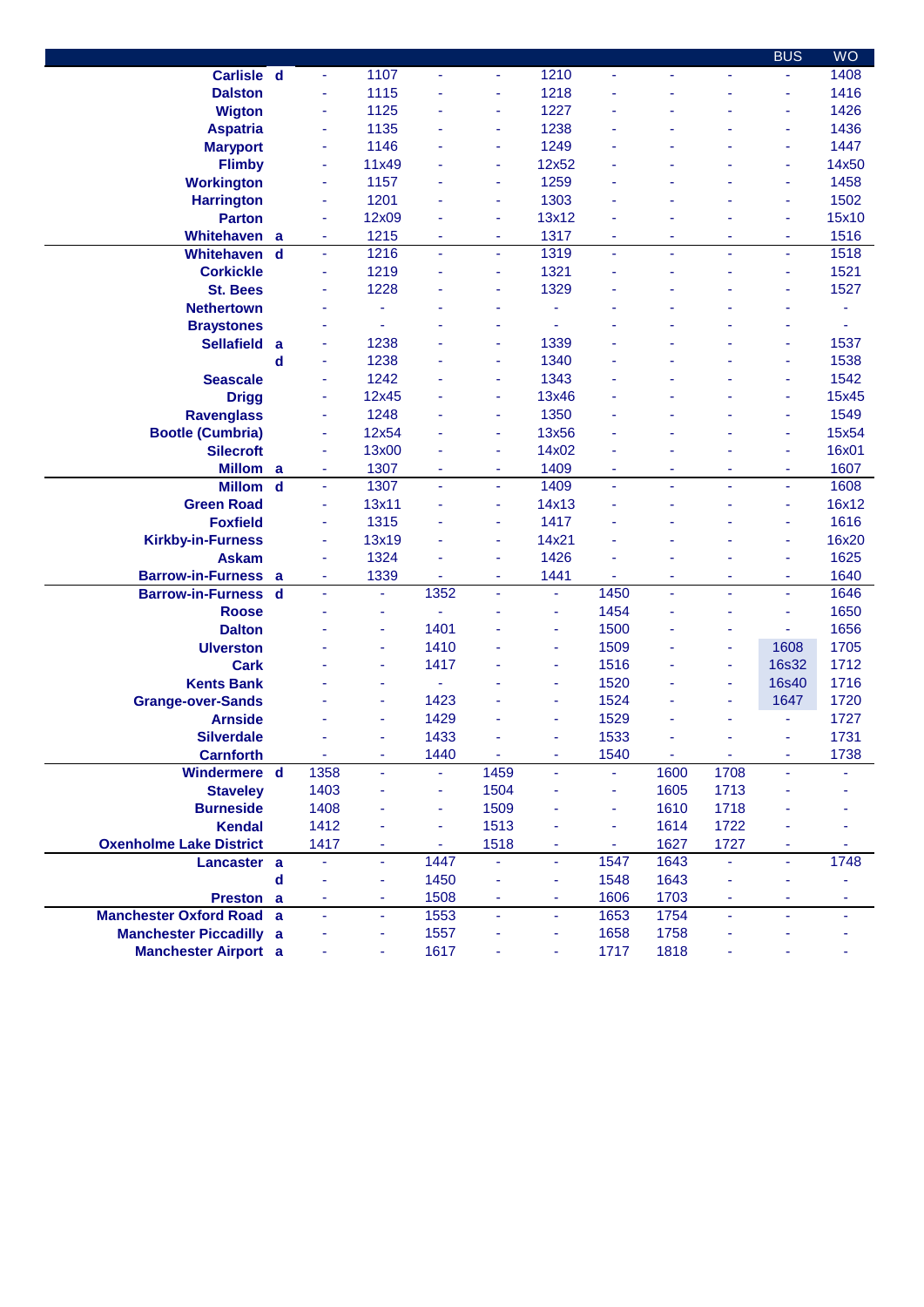|                                 |             | <b>FO</b>      | <b>FO</b> |       |                |                |                |      |                          |      |       |
|---------------------------------|-------------|----------------|-----------|-------|----------------|----------------|----------------|------|--------------------------|------|-------|
| Carlisle d                      |             | 1408           | ÷         | 1441  | ٠              | 1512           | ä,             |      |                          | ÷.   | 1559  |
| <b>Dalston</b>                  |             | 1416           | ä,        | 1449  | ä,             | 1520           |                |      |                          | ä,   | 1607  |
| <b>Wigton</b>                   |             | 1426           | ÷         | 1458  | ٠              | 1530           |                |      |                          | ä    | 1617  |
| <b>Aspatria</b>                 |             | 1436           | ÷         | 1509  | ä,             | 1540           |                |      |                          | ä,   | 1627  |
| <b>Maryport</b>                 |             | 1447           | ٠         | 1520  | ٠              | 1551           |                |      |                          | ٠    | 1638  |
| <b>Flimby</b>                   |             | 14x50          | ٠         | 15x23 | ٠              | 15x54          |                |      |                          | ä    | 16x41 |
| <b>Workington</b>               |             | 1458           | ٠         | 1530  | ÷              | 1602           |                |      |                          | ä,   | 1648  |
| <b>Harrington</b>               |             | 1502           | ÷         | 1534  | ä,             | 1606           |                |      |                          | ٠    | 1652  |
| <b>Parton</b>                   |             | 15x10          | ÷         | 15x43 | ä,             | 16x14          |                |      |                          | ٠    | 17x01 |
| Whitehaven                      | a           | 1516           | ÷         | 1548  | ä,             | 1620           |                | ٠    | ٠                        | ÷    | 1708  |
| Whitehaven                      | $\mathbf d$ | 1518           | ÷         | 1550  | ٠              | 1621           | ÷.             | ä,   | $\blacksquare$           |      | ٠     |
| <b>Corkickle</b>                |             | 1521           | ٠         | 1553  | ä,             | 1624           |                |      |                          |      |       |
| <b>St. Bees</b>                 |             | 1527           | ÷         | 1559  | ä,             | 1630           |                |      |                          |      |       |
| <b>Nethertown</b>               |             |                | ٠         | 16x03 | ٠              |                |                |      |                          |      |       |
| <b>Braystones</b>               |             |                | ÷         | 16x05 | ÷              |                |                |      |                          |      |       |
| <b>Sellafield</b>               | a           | 1537           | ÷         | 1611  | ä,             | 1640           |                |      |                          |      |       |
|                                 | d           | 1538           |           | 1611  | ä,             | 1641           |                |      |                          |      |       |
| <b>Seascale</b>                 |             |                | ٠         |       |                | 1644           |                |      |                          |      |       |
|                                 |             | 1542           | ٠         | 1615  | ٠              |                |                |      |                          |      |       |
| <b>Drigg</b>                    |             | 15x45          | ÷         | 16x18 | ٠              | 16x48          |                |      |                          |      |       |
| <b>Ravenglass</b>               |             | 1549           | ٠         | 1622  | Ξ              | 1651           |                |      |                          |      |       |
| <b>Bootle (Cumbria)</b>         |             | 15x54          | ÷         | 16x28 | Ξ              | 16x57          |                |      |                          |      |       |
| <b>Silecroft</b>                |             | 16x01          | ÷         | 16x35 | ä,             | 17x04          |                |      |                          |      |       |
| Millom a                        |             | 1607           | ÷         | 1641  | Ξ              | 1711           |                |      |                          |      |       |
| <b>Millom</b>                   | $\mathbf d$ | 1608           | ٠         | 1642  | ٠              | 1712           |                |      |                          |      | ٠     |
| <b>Green Road</b>               |             | 16x12          | ٠         | 16x46 | ä,             | 17x16          |                |      |                          |      |       |
| <b>Foxfield</b>                 |             | 1616           | ÷         | 1650  | ä,             | 1720           |                |      |                          |      |       |
| <b>Kirkby-in-Furness</b>        |             | 16x20          | ÷         | 16x55 | ٠              | 17x25          |                |      |                          |      |       |
| <b>Askam</b>                    |             | 1625           | ÷         | 1700  | ٠              | 1730           |                |      |                          |      |       |
| <b>Barrow-in-Furness</b>        | a           | 1640           | ÷         | 1714  | ä,             | 1745           |                | ä,   |                          | ä,   |       |
| <b>Barrow-in-Furness</b>        | d           | ä,             | 1646      | ÷,    | ÷.             | ٠              | 1804           | ä,   | 1855                     | ä,   | ٠     |
| <b>Roose</b>                    |             | ÷              | 1650      |       |                | ٠              | 1808           | ۰    | 1859                     |      |       |
| <b>Dalton</b>                   |             | ÷              | 1656      |       |                | ٠              | 1814           | ۰    | 1905                     |      |       |
| <b>Ulverston</b>                |             | ÷              | 1705      |       |                | ÷              | 1823           | ۰    | 1913                     |      |       |
| Cark                            |             | ÷              | 1712      |       |                | ۰              | 1830           | ۰    | 1921                     |      |       |
| <b>Kents Bank</b>               |             | ÷              | 1716      |       |                | ä,             | 1834           | ۰    | 1925                     |      |       |
| <b>Grange-over-Sands</b>        |             | ÷              | 1720      |       |                |                | 1838           | ä,   | 1929                     |      |       |
| <b>Arnside</b>                  |             | ÷              | 1727      |       |                |                | 1844           | ÷    | 1935                     |      |       |
| <b>Silverdale</b>               |             |                | 1731      |       |                | ä,             | 1849           | ä,   | 1940                     |      |       |
| <b>Carnforth</b>                |             | ٠              | 1738      | ٠     | ÷              | ٠              | 1856           | ä,   | 1947                     | ÷    | ٠     |
| Windermere d                    |             |                |           | ٠     | 1805           | ٠              | ÷.             | 1856 |                          | 1948 |       |
| <b>Staveley</b>                 |             |                |           | ä,    | 1810           |                | ä,             | 1901 | ÷                        | 1953 |       |
| <b>Burneside</b>                |             |                |           | ٠     | 1815           |                | ä,             | 1906 | Ξ                        | 1958 |       |
| <b>Kendal</b>                   |             |                |           | ٠     | 1819           |                | ä,             | 1910 | Ξ                        | 2002 |       |
| <b>Oxenholme Lake District</b>  |             | ٠              |           | ٠     | 1824           | ٠              | $\blacksquare$ | 1917 | $\blacksquare$           | 2007 | ۰     |
| Lancaster a                     |             | $\blacksquare$ | 1748      | ٠     | ÷              | $\omega$       | 1906           | 1933 | 1955                     | ä,   |       |
|                                 | $\mathbf d$ |                | ÷         |       | ä,             | ÷              | $\blacksquare$ | 1934 | 1956                     |      |       |
| Preston a                       |             | ÷              | ÷         | ۰     | ٠              | ÷              | $\blacksquare$ | 1953 | 2019                     | ۳    |       |
| <b>Manchester Oxford Road a</b> |             | ä,             | ä,        | ÷     | $\blacksquare$ | $\blacksquare$ | $\blacksquare$ | 2054 | $\overline{\phantom{a}}$ | ä,   |       |
| <b>Manchester Piccadilly</b>    | a           |                |           |       | ä,             |                | $\blacksquare$ | 2058 |                          |      |       |
| <b>Manchester Airport</b> a     |             |                |           |       |                |                |                | 2120 |                          |      |       |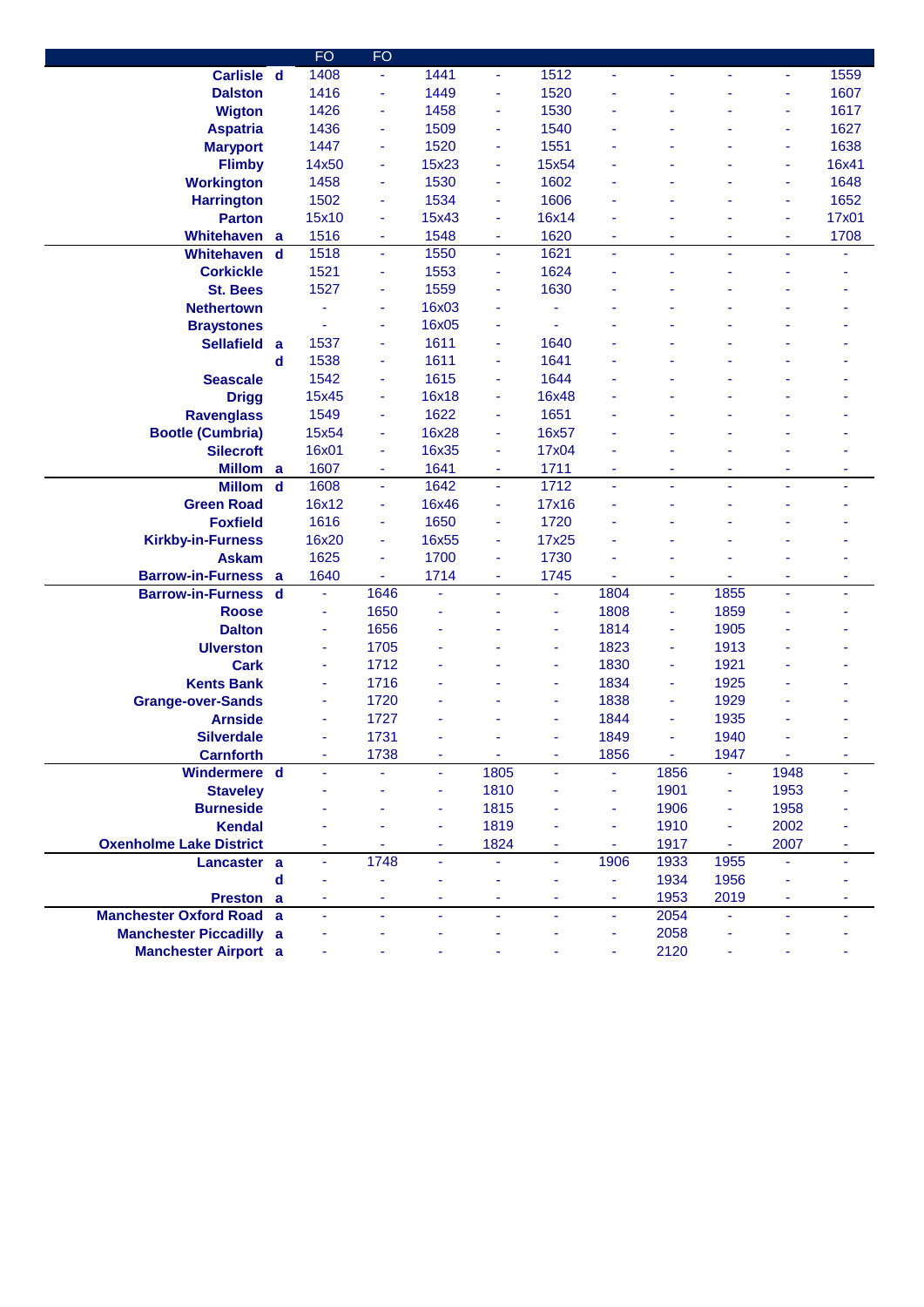| Carlisle d                      |             | 1707           | ÷                        | 1754         | ÷      |        | $\overline{\phantom{a}}$ | 1909         | $\overline{\phantom{a}}$ | ÷      | 2000  |
|---------------------------------|-------------|----------------|--------------------------|--------------|--------|--------|--------------------------|--------------|--------------------------|--------|-------|
| <b>Dalston</b>                  |             | 1715           | ٠                        | 1802         |        |        | ٠                        | 1917         |                          | ä,     | 2008  |
| <b>Wigton</b>                   |             | 1725           | ٠                        | 1812         |        |        | $\overline{\phantom{a}}$ | 1927         |                          | ä      | 2018  |
| <b>Aspatria</b>                 |             | 1735           | ٠                        | 1822         |        |        | ä,                       | 1937         |                          | ٠      | 2028  |
| <b>Maryport</b>                 |             | 1746           | ٠                        | 1833         |        |        | $\overline{\phantom{a}}$ | 1948         |                          | ä,     | 2039  |
| <b>Flimby</b>                   |             | 17x49          | $\overline{\phantom{a}}$ | 18x36        |        |        | ä,                       | 19x51        |                          | ä,     | 20x42 |
| <b>Workington</b>               |             | 1757           | ٠                        | 1844         |        |        | ٠                        | 1959         |                          | ٠      | 2050  |
| <b>Harrington</b>               |             | 1801           | ٠                        | 1848         |        |        | ٠                        | 2003         |                          | ä      | 2054  |
| <b>Parton</b>                   |             | 18x09          | $\overline{\phantom{a}}$ | 18x56        |        |        | ä,                       | 20x11        |                          | ä      | 21x02 |
|                                 |             |                |                          |              |        |        |                          |              |                          |        |       |
| Whitehaven                      | a           | 1816<br>1818   | ٠                        | 1902<br>1903 | ۰<br>٠ | ۰<br>٠ | ٠                        | 2016<br>2018 | ٠                        | ٠<br>ä | 2109  |
| <b>Whitehaven</b>               | d           |                | ÷                        |              |        |        | ÷                        |              | ٠                        |        |       |
| <b>Corkickle</b>                |             | 1820           | ÷                        | 1906         |        |        | ä,                       | 2020         |                          |        |       |
| <b>St. Bees</b>                 |             | 1827           | ×                        | 1914         |        |        |                          | 2028         |                          |        |       |
| <b>Nethertown</b>               |             | 18x31          | ÷                        |              |        |        | ä,                       | 20x32        |                          |        |       |
| <b>Braystones</b>               |             | 18x34          | $\blacksquare$           |              |        |        | ä,                       | 20x34        |                          |        |       |
| <b>Sellafield</b>               | a           | 1839           | ٠                        | 1924         |        |        |                          | 2040         |                          |        |       |
|                                 | d           | 1840           | $\overline{\phantom{a}}$ | 1927         |        |        | ٠                        | 2040         |                          |        |       |
| <b>Seascale</b>                 |             | 1843           | ٠                        | 1932         |        |        | ٠                        | 2044         |                          |        |       |
| <b>Drigg</b>                    |             |                | ÷                        | 19x35        |        |        | ä,                       | 20x47        |                          |        |       |
| <b>Ravenglass</b>               |             | 1849           | ÷                        | 1939         |        |        | ÷                        | 2050         |                          |        |       |
| <b>Bootle (Cumbria)</b>         |             |                | ٠                        | 19x45        |        |        | ٠                        | 20x56        |                          |        |       |
| <b>Silecroft</b>                |             |                | ÷                        | 19x51        |        |        | ä,                       | 21x02        |                          |        |       |
| <b>Millom</b>                   | a           | 1905           | ٠                        | 1958         | ٠      | ۰      | ٠                        | 2109         | ٠                        |        | ٠     |
| <b>Millom</b>                   | $\mathbf d$ | 1905           | $\blacksquare$           | 2001         | ä,     | ÷      | 2029                     | 2109         | Ξ                        | 2200   | ٠     |
| <b>Green Road</b>               |             | 19x09          | ÷                        | 20x05        |        | ٠      | 20x33                    | 21x13        | ٠                        | 22x04  |       |
| <b>Foxfield</b>                 |             | 1913           | ٠                        | 2009         |        | ٠      | 2037                     | 2117         | ÷                        | 2208   |       |
| <b>Kirkby-in-Furness</b>        |             | 19x17          | ٠                        | 20x13        |        | ۰      | 20x41                    | 21x21        | ٠                        | 22x12  |       |
| <b>Askam</b>                    |             | 1922           | $\blacksquare$           | 2019         |        | ٠      | 2046                     | 2126         | ٠                        | 2217   |       |
| <b>Barrow-in-Furness</b>        | a           | 1937           | ٠                        | 2036         | ÷      | ٠      | 2101                     | 2142         | ٠                        | 2231   | ٠     |
| <b>Barrow-in-Furness</b>        | d           | $\blacksquare$ | 1945                     |              | 2045   | ٠      | ÷                        | 2145         | ٠                        | ä,     | ٠     |
| <b>Roose</b>                    |             | ä,             | 1949                     | ٠            | 2049   |        | ٠                        | 2149         |                          |        |       |
| <b>Dalton</b>                   |             | ٠              | 1955                     |              | 2055   |        | ÷                        | 2155         |                          |        |       |
| <b>Ulverston</b>                |             | ÷              | 2004                     |              | 2104   |        | ÷                        | 2204         |                          |        |       |
| <b>Cark</b>                     |             | ÷              | 2011                     | ٠            | 2111   |        | ٠                        | 2211         |                          |        |       |
| <b>Kents Bank</b>               |             | ÷              | 2015                     | ٠            | 2115   |        | ÷                        | 2215         |                          |        |       |
| <b>Grange-over-Sands</b>        |             | ÷              | 2019                     |              | 2119   |        | ÷                        | 2219         |                          |        |       |
| <b>Arnside</b>                  |             | ÷              | 2024                     |              | 2125   |        | ٠                        | 2226         |                          |        |       |
| <b>Silverdale</b>               |             |                | 2028                     |              | 2130   |        |                          | 2230         |                          |        |       |
| <b>Carnforth</b>                |             |                | 2036                     |              | 2137   |        |                          | 2238         | ٠                        |        |       |
| Windermere d                    |             |                |                          |              |        | 2147   |                          |              | 2247                     |        |       |
| <b>Staveley</b>                 |             |                |                          |              |        | 2152   |                          | ä,           | 2252                     |        |       |
| <b>Burneside</b>                |             |                |                          |              | ٠      | 2157   |                          | ä,           | 2257                     |        |       |
| <b>Kendal</b>                   |             |                |                          |              | ÷.     | 2201   |                          | ä,           | 2301                     |        |       |
| <b>Oxenholme Lake District</b>  |             |                |                          |              | ä,     | 2206   |                          | ٠            | 2308                     |        |       |
|                                 |             | ä              | 2043                     | Ξ            | 2147   |        | ÷.                       | 2246         | 2323                     | ä,     |       |
| Lancaster a                     |             | ä,             | 2044                     |              |        |        | ä,                       | 2246         | 2324                     |        |       |
|                                 | $\mathbf d$ |                |                          |              |        |        |                          |              |                          |        |       |
| Preston a                       |             | ÷              | 2102                     | ٠            | ٠      | ٠      | $\blacksquare$           | 2309         | 2343                     | ۰      |       |
| <b>Manchester Oxford Road a</b> |             | ä,             | 2142                     |              | ٠      | ä,     | ä,                       |              |                          | ä,     |       |
| <b>Manchester Piccadilly a</b>  |             |                | 2146                     |              |        |        |                          |              |                          |        |       |
| <b>Manchester Airport a</b>     |             |                | 2203                     |              |        |        |                          |              |                          |        |       |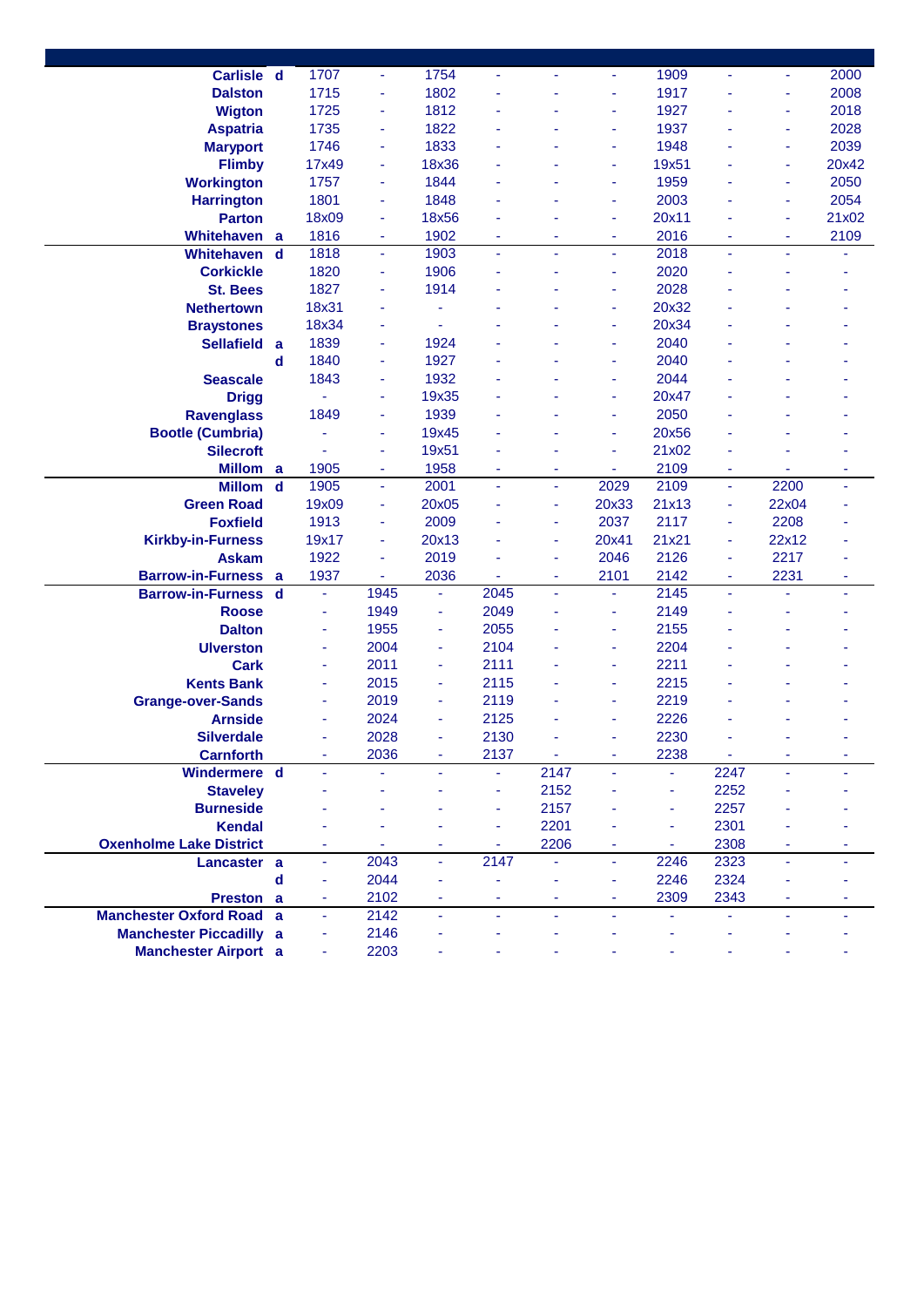| <b>Carlisle</b>                | d | 2055  | 2201  |
|--------------------------------|---|-------|-------|
| <b>Dalston</b>                 |   | 2103  | 2209  |
| <b>Wigton</b>                  |   | 2113  | 2219  |
| <b>Aspatria</b>                |   | 2123  | 2229  |
| <b>Maryport</b>                |   | 2134  | 2241  |
| <b>Flimby</b>                  |   | 21x37 | 22x44 |
| <b>Workington</b>              |   | 2145  | 2251  |
| <b>Harrington</b>              |   | 2149  | 2255  |
| <b>Parton</b>                  |   | 21x57 | 23x04 |
| Whitehaven                     | а | 2204  | 2310  |
| <b>Whitehaven</b>              | d |       |       |
| <b>Corkickle</b>               |   |       |       |
| <b>St. Bees</b>                |   |       |       |
| <b>Nethertown</b>              |   |       |       |
|                                |   |       |       |
| <b>Braystones</b>              |   |       |       |
| <b>Sellafield</b>              | a |       |       |
|                                | d |       |       |
| Seascale                       |   |       |       |
| <b>Drigg</b>                   |   |       |       |
| <b>Ravenglass</b>              |   |       |       |
| <b>Bootle (Cumbria)</b>        |   |       |       |
| <b>Silecroft</b>               |   |       |       |
| <b>Millom</b>                  | a |       |       |
| <b>Millom</b>                  | d |       |       |
| <b>Green Road</b>              |   |       |       |
| <b>Foxfield</b>                |   |       |       |
| <b>Kirkby-in-Furness</b>       |   |       |       |
| <b>Askam</b>                   |   |       |       |
| <b>Barrow-in-Furness</b>       | a |       | -     |
| <b>Barrow-in-Furness</b>       | d |       |       |
| <b>Roose</b>                   |   |       |       |
| <b>Dalton</b>                  |   |       |       |
| <b>Ulverston</b>               |   |       |       |
| Cark                           |   |       |       |
| <b>Kents Bank</b>              |   |       |       |
| <b>Grange-over-Sands</b>       |   |       |       |
| <b>Arnside</b>                 |   |       |       |
| <b>Silverdale</b>              |   |       |       |
| <b>Carnforth</b>               |   |       |       |
| Windermere                     | d |       |       |
| <b>Staveley</b>                |   |       |       |
| <b>Burneside</b>               |   |       |       |
| <b>Kendal</b>                  |   |       |       |
|                                |   |       |       |
| <b>Oxenholme Lake District</b> |   |       |       |
| <b>Lancaster</b>               | a |       |       |
|                                | d |       |       |
| <b>Preston</b>                 | a |       |       |
| <b>Manchester Oxford Road</b>  | ă |       |       |
| <b>Manchester Piccadilly</b>   | a |       |       |
| <b>Manchester Airport</b>      | a |       |       |

Notes

FO Friday only. WO Wednesday only.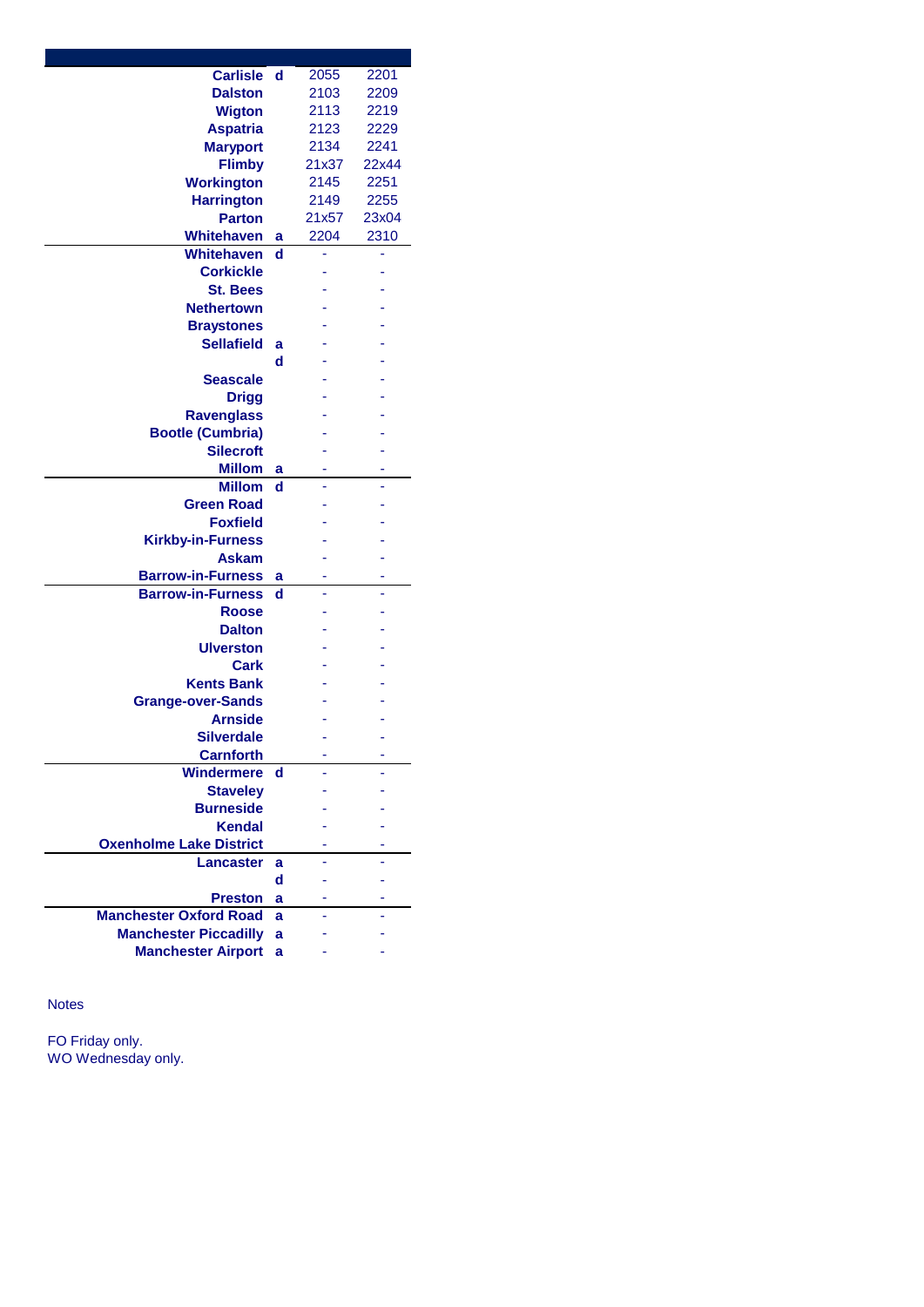**Lancaster - Barrow - Carlisle, and Lancaster - Windermere** Wednesday 22 & Friday 24 June

| <b>Manchester Airport d</b>    |             | $\blacksquare$ | ÷,             |                | Ξ              | ÷,             | ÷,             | Ξ     | 1028                     | $\blacksquare$ |      |
|--------------------------------|-------------|----------------|----------------|----------------|----------------|----------------|----------------|-------|--------------------------|----------------|------|
| <b>Manchester Piccadilly</b>   | a           |                |                |                |                |                |                | ä,    | 1045                     |                |      |
| <b>Manchester Oxford Road</b>  | a           | $\blacksquare$ | ٠              | ٠              | ٠              | ٠              | ٠              | ÷     | 1049                     | ٠              | ۰    |
| <b>Preston</b>                 | $\mathbf d$ | ä,             | ä,             | $\blacksquare$ | 0944           | ÷,             | ä,             | ä,    | 1144                     | $\blacksquare$ | ÷    |
| Lancaster                      | a           |                | ÷              | ٠              | 1001           |                |                | ÷     | 1202                     |                | ۰    |
|                                | d           | ٠              | ÷              | ۰              | 1002           | 1013           |                | ٠     | 1202                     | ٠              | ۰    |
| <b>Oxenholme Lake District</b> |             | ä,             | ä,             | ä,             | 1021           | ÷,             | 1121           | ä,    | ä,                       | $\blacksquare$ | 1239 |
| <b>Kendal</b>                  |             |                |                |                | 1026           | ÷              | 1125           | ä     |                          | $\blacksquare$ | 1243 |
| <b>Burneside</b>               |             |                |                | ä,             | 1029           | ÷              | 1129           |       |                          | $\blacksquare$ | 1247 |
| <b>Staveley</b>                |             |                |                | ٠              | 1034           | $\blacksquare$ | 1134           | ä,    |                          | $\sim$         | 1252 |
| Windermere a                   |             | ÷              | ٠              | ٠              | 1041           | ä,             | 1140           | ٠     | ÷                        | ٠              | 1258 |
| <b>Carnforth</b>               |             | ÷,             | $\blacksquare$ | ÷              | $\blacksquare$ | 1023           | ä,             | Ξ     | 1212                     | $\blacksquare$ |      |
| <b>Silverdale</b>              |             |                |                |                | Ξ              | 1029           |                | ÷     | 1217                     |                |      |
| <b>Arnside</b>                 |             |                |                |                | ä,             | 1033           |                | Ξ     | 1222                     |                |      |
| <b>Grange-over-Sands</b>       |             |                |                |                | ÷              | 1039           |                | ٠     | 1227                     |                |      |
| <b>Kents Bank</b>              |             |                |                |                | ٠              | 1043           |                | ٠     | 1231                     |                |      |
| <b>Cark</b>                    |             |                |                |                | ٠              | 1047           |                | Ξ     | 1235                     |                |      |
| <b>Ulverston</b>               |             |                |                |                | ÷              | 1055           |                | ۰     | 1242                     |                |      |
| <b>Dalton</b>                  |             |                |                |                | ÷              | 1103           |                | ۰     | 1251                     |                |      |
| <b>Roose</b>                   |             |                |                |                | ä,             | 1109           |                | ä,    | 1257                     |                |      |
| <b>Barrow-in-Furness</b>       | a           |                |                |                | ٠              | 1117           |                |       | 1303                     |                | ä,   |
| <b>Barrow-in-Furness</b>       | $\mathbf d$ |                | $\blacksquare$ | 0927           | ÷              | 1118           | ÷,             | 1206  | $\sim$                   | 1316           | ä,   |
| <b>Askam</b>                   |             |                | ٠              | 0937           | ä,             | 1128           | $\blacksquare$ | 1216  | ÷,                       | 1326           |      |
| <b>Kirkby-in-Furness</b>       |             |                | ٠              | 09x41          | ä,             | 11x32          | ÷              | 12x20 | $\overline{\phantom{a}}$ | 13x30          |      |
| <b>Foxfield</b>                |             |                | ٠              | 0945           | Ξ              | 1136           | ä,             | 1224  | ä,                       | 1334           |      |
| <b>Green Road</b>              |             |                | $\blacksquare$ | 09x48          | Ξ              | 11x40          | ÷              | 12x27 | ä,                       | 13x37          |      |
| Millom a                       |             |                | ä,             | 0954           | $\blacksquare$ | 1146           | ä,             | 1233  | ä,                       | 1343           | ÷    |
| <b>Millom</b>                  | $\mathbf d$ | ä,             | ٠              | 0955           | $\blacksquare$ | 1146           | ä,             | 1234  | $\blacksquare$           | 1344           | ä,   |
| <b>Silecroft</b>               |             |                | ٠              | 09x59          | ٠              | 11x51          | Ξ              | 12x38 | $\overline{\phantom{a}}$ | 13x48          |      |
| <b>Bootle (Cumbria)</b>        |             |                | ٠              | 10x06          | ä,             | 11x57          | Ξ              | 12x45 | $\blacksquare$           | 13x55          |      |
| <b>Ravenglass</b>              |             |                | ÷              | 1012           | ä,             | 1203           | ä,             | 1251  | ÷                        | 1401           |      |
| <b>Drigg</b>                   |             |                | ÷              | 10x15          | ä,             | 12x06          | ä,             | 12x54 | ×,                       | 14x04          |      |
| <b>Seascale</b>                |             |                | ÷              | 1019           | ä,             | 1210           | ä,             | 1257  | ÷,                       | 1407           |      |
| <b>Sellafield</b>              | a           |                | ÷              | 1025           | ÷              | 1215           | ÷              | 1303  | ÷                        | 1412           |      |
|                                | d           |                | ÷              | 1032           | ٠              | 1217           | ÷              | 1303  | $\sim$                   | 1413           |      |
| <b>Braystones</b>              |             |                | ٠              | ä,             | ÷,             | ä,             | ä,             | 13x07 | $\sim$                   | 14x16          |      |
| <b>Nethertown</b>              |             |                |                |                |                |                | ٠              | 13x09 | ä,                       | 14x19          |      |
| <b>St. Bees</b>                |             |                |                | 1042           | ä,             | 1227           |                | 1328  | ä,                       | 1427           |      |
| <b>Corkickle</b>               |             | ä,             | ÷              | 1047           | ÷              | 1232           | Ξ              | 1334  | $\blacksquare$           | 1433           | ÷    |
| Whitehaven a                   |             |                | ä,             | 1050           | Ξ              | 1235           | ä,             | 1336  | ä,                       | 1436           | ä,   |
| Whitehaven                     | $\mathbf d$ | ä,             | ÷              | 1051           | $\equiv$       | 1236           | ÷,             | 1338  | $\blacksquare$           | 1438           | ä,   |
| <b>Parton</b>                  |             |                | ÷              | 10x55          | ÷              |                | ÷              | 13x41 | ä,                       | 14x41          |      |
| <b>Harrington</b>              |             |                | ÷              | 1103           | ÷,             |                | Ξ              | 1350  | ÷                        | 1450           |      |
| <b>Workington</b>              |             | 0834           | 0927           | 1109           | ٠              | 1253           | Ξ              | 1356  | ÷                        | 1456           |      |
| <b>Flimby</b>                  |             | 08x39          | 09x32          | 11x14          | ÷,             |                | ä,             | 14x00 | $\blacksquare$           | 15x00          |      |
|                                |             | 0843           | 0936           | 1117           | ä,             | 1301           | ä,             | 1404  | ÷                        | 1505           |      |
| <b>Maryport</b>                |             |                | 0946           | 1127           | Ξ              | 1311           | ä,             |       |                          |                |      |
| <b>Aspatria</b>                |             | 0853           |                | 1138           |                |                | ä,             | 1414  | $\blacksquare$           | 1515           |      |
| <b>Wigton</b>                  |             | 0904           | 0957           | 1147           | ä,             | 1323           | ä,             | 1426  | $\blacksquare$           | 1526           |      |
| <b>Dalston</b>                 |             | 0913           | 1006           |                | ä,             | ä,             |                | 1435  | $\blacksquare$           | 1535           | ä,   |
| Carlisle a                     |             | 0925           | 1017           | 1158           | Ξ              | 1341           | ÷              | 1447  | $\blacksquare$           | 1546           | ٠    |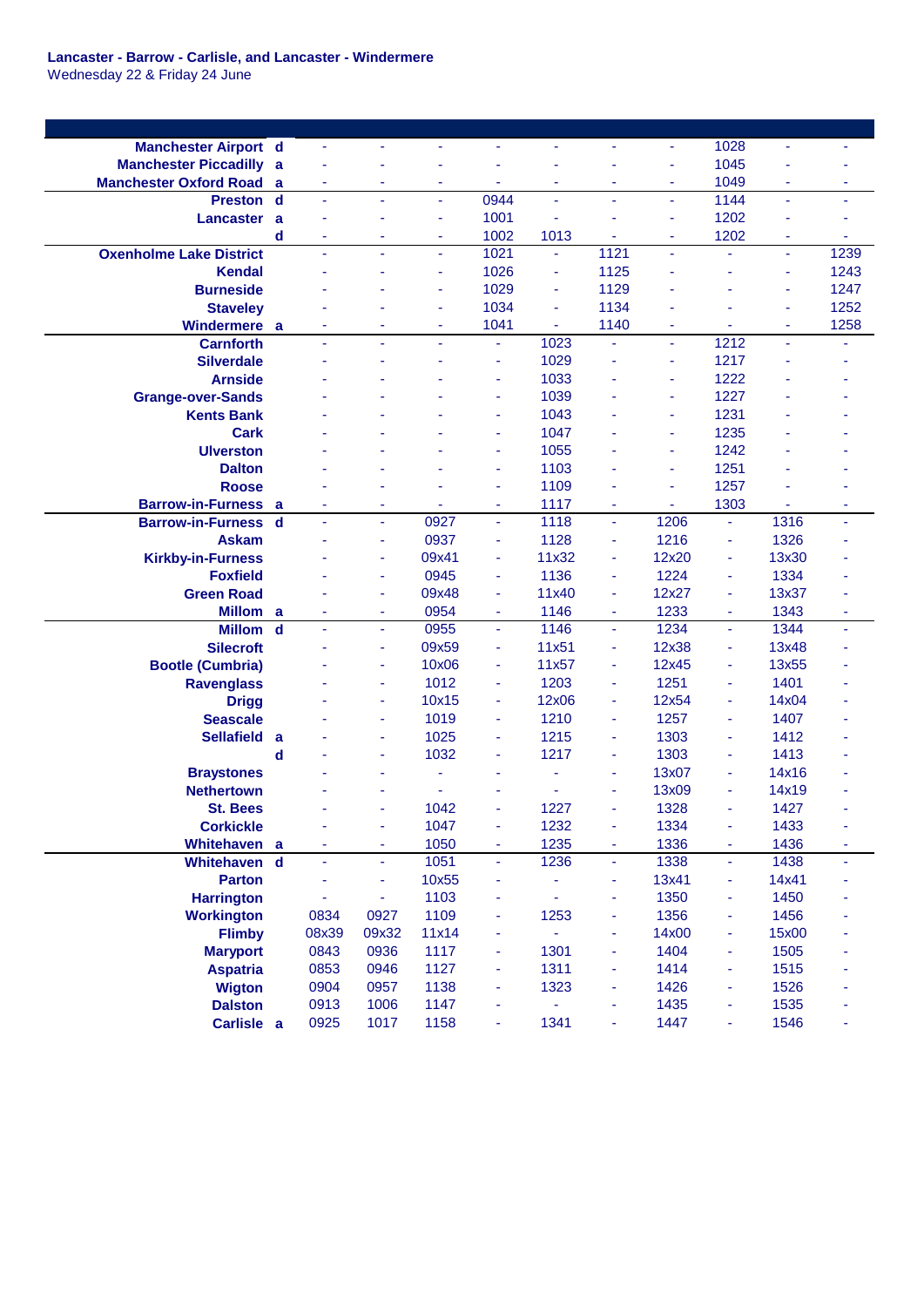|                                |             |                |                |                          |                |                          |      |       | <b>BUS</b>     |                          |       |
|--------------------------------|-------------|----------------|----------------|--------------------------|----------------|--------------------------|------|-------|----------------|--------------------------|-------|
| <b>Manchester Airport d</b>    |             | 1128           | ÷,             | ÷.                       | 1228           | ä,                       | ÷,   | Ξ     |                | ÷.                       |       |
| <b>Manchester Piccadilly a</b> |             | 1145           |                | ä,                       | 1245           |                          |      | ä,    |                |                          |       |
| <b>Manchester Oxford Road</b>  | a           | 1149           | ٠              | ٠                        | 1249           | $\overline{\phantom{a}}$ | ÷    | ä,    | ÷              | ٠                        | ٠     |
| <b>Preston</b>                 | $\mathbf d$ | 1245           | ä,             | $\overline{\phantom{a}}$ | 1345           | $\omega$                 | ٠    | ä,    | $\blacksquare$ | ÷,                       | 1532  |
| <b>Lancaster</b>               | a           | 1302           |                | ä,                       | 1402           | ٠                        |      | ٠     |                | $\blacksquare$           | 1553  |
|                                | d           | 1302           | 1313           | ٠                        | 1402           | ٠                        |      | ٠     | ٠              | ٠                        | 1612  |
| <b>Oxenholme Lake District</b> |             | 1332           | ä,             | $\sim$                   | ä,             | $\overline{\phantom{a}}$ | 1439 | ä,    | $\blacksquare$ | 1537                     |       |
| <b>Kendal</b>                  |             | 1337           | ä,             |                          |                | ä,                       | 1443 | ä,    | ä,             | 1541                     |       |
| <b>Burneside</b>               |             | 1340           |                |                          |                |                          |      |       | ä,             | 1545                     |       |
| <b>Staveley</b>                |             | 1345           |                |                          |                |                          |      |       | ٠              | 1550                     |       |
| Windermere                     | a           | 1351           | $\blacksquare$ | ٠                        | $\blacksquare$ | ÷                        | 1455 | ٠     | ÷              | 1556                     | ä,    |
| <b>Carnforth</b>               |             | ä,             | 1323           | $\blacksquare$           | 1412           | ä,                       |      | ä,    | ä,             | ÷,                       | 1622  |
| <b>Silverdale</b>              |             | $\blacksquare$ | 1329           | $\overline{\phantom{a}}$ | 1417           | ٠                        |      | ä,    |                | ÷                        | 1628  |
| <b>Arnside</b>                 |             | ä,             | 1333           | ÷                        | 1421           |                          |      |       |                | $\blacksquare$           | 1632  |
| <b>Grange-over-Sands</b>       |             | ä,             | 1339           | ä,                       | 1427           |                          |      |       |                | ٠                        | 1638  |
| <b>Kents Bank</b>              |             | ä,             | 1343           | ä,                       | 1430           |                          |      |       |                | $\blacksquare$           | 1642  |
| <b>Cark</b>                    |             | ä,             | 1347           | ä,                       | 1434           |                          |      |       |                | $\blacksquare$           | 1646  |
| <b>Ulverston</b>               |             | ä,             | 1355           | $\sim$                   | 1442           |                          |      | ٠     | 1542           | $\blacksquare$           | 1654  |
| <b>Dalton</b>                  |             | ä,             | 1403           | ٠                        | 1450           |                          |      | ÷     | <b>15s55</b>   | ٠                        | 1702  |
| <b>Roose</b>                   |             | ä,             | 1409           | ä,                       | 1456           |                          |      | ÷     | <b>16s07</b>   | ٠                        | 1708  |
| <b>Barrow-in-Furness</b>       | a           | ä,             | 1417           |                          | 1503           |                          |      | ÷     | 1617           | ÷                        | 1716  |
| <b>Barrow-in-Furness</b>       | $\mathbf d$ | ä,             | 1418           | 1449                     | $\blacksquare$ | 1544                     |      | ä,    |                | $\blacksquare$           | 1717  |
| <b>Askam</b>                   |             | ÷,             | 1428           | 1459                     | ä,             | 1554                     |      |       |                | $\overline{\phantom{a}}$ | 1728  |
| <b>Kirkby-in-Furness</b>       |             | ÷              | 14x32          | 15x03                    | $\blacksquare$ | 15x58                    |      |       |                | ٠                        | 17x32 |
| <b>Foxfield</b>                |             |                | 1436           | 1507                     | ä,             | 1602                     |      |       |                | ٠                        | 1736  |
| <b>Green Road</b>              |             | $\blacksquare$ | 14x40          | 15x10                    | ä,             | 16x05                    |      |       |                | $\blacksquare$           | 17x39 |
| <b>Millom</b>                  | a           | ÷,             | 1446           | 1516                     | ÷,             | 1611                     |      | ä,    | ä,             | $\blacksquare$           | 1745  |
| <b>Millom</b>                  | $\mathbf d$ | ä,             | 1446           | 1517                     | ÷.             | 1612                     | ä,   | ä,    | ä,             | $\omega$                 | 1745  |
| <b>Silecroft</b>               |             | $\blacksquare$ | 14x50          | 15x21                    | ٠              | 16x16                    |      | ä,    |                | Ξ                        | 17x50 |
| <b>Bootle (Cumbria)</b>        |             | ä,             | 14x57          | 15x28                    | ä,             | 16x23                    |      |       |                | ٠                        | 17x56 |
| <b>Ravenglass</b>              |             | ä,             | 1503           | 1534                     | ä,             | 1629                     |      |       |                | ٠                        | 1802  |
| <b>Drigg</b>                   |             | ÷              | 15x06          | 15x37                    | ٠              | 16x32                    |      |       |                | ÷                        | 18x05 |
| <b>Seascale</b>                |             | ä,             | 1509           | 1541                     | ä,             | 1635                     |      |       |                | ÷                        | 1809  |
| <b>Sellafield</b>              | a           |                | 1514           | 1546                     | ä,             | 1640                     |      |       |                |                          | 1814  |
|                                | d           |                | 1515           | 1547                     | ٠              | 1641                     |      |       |                |                          | 1814  |
| <b>Braystones</b>              |             |                | ٠              |                          |                |                          |      |       |                |                          |       |
| <b>Nethertown</b>              |             |                |                |                          |                |                          |      |       |                |                          |       |
| <b>St. Bees</b>                |             |                | 1528           | 1600                     |                | 1652                     |      |       |                |                          | 1826  |
| <b>Corkickle</b>               |             | $\blacksquare$ | 1534           | 1606                     | ä,             | 1657                     | ÷    | ä,    |                | Ξ                        | 1832  |
| Whitehaven a                   |             | ä,             | 1537           | 1608                     | $\blacksquare$ | 1700                     | ä,   |       |                | ÷                        | 1834  |
| Whitehaven                     | $\mathbf d$ | ä,             | 1540           | 1612                     | ÷.             | 1701                     | ä,   | 1749  | ä,             | ÷.                       | 1835  |
| <b>Parton</b>                  |             | ÷              | 15x45          | 16x15                    | ÷              | 17x05                    | Ξ    | 17x52 |                | ٠                        | 18x39 |
| <b>Harrington</b>              |             | ÷              | 1553           | 1624                     | ٠              | 1713                     | Ξ    | 1801  |                | ٠                        | 1847  |
| <b>Workington</b>              |             | ÷              | 1559           | 1633                     | ٠              | 1719                     | Ξ    | 1807  |                | ٠                        | 1853  |
| <b>Flimby</b>                  |             | ÷              | 16x04          | 16x37                    | ٠              | 17x24                    | Ξ    | 18x11 |                | ٠                        | 18x58 |
| <b>Maryport</b>                |             | ÷              | 1608           | 1643                     | ä,             | 1728                     | Ξ    | 1816  |                | ä,                       | 1902  |
| <b>Aspatria</b>                |             | ٠              | 1618           | 1653                     | ä,             | 1738                     | Ξ    | 1826  |                | ä,                       | 1912  |
| <b>Wigton</b>                  |             | ٠              | 1629           | 1705                     | ä,             | 1749                     | Ξ    | 1837  |                | $\blacksquare$           | 1923  |
| <b>Dalston</b>                 |             |                | 1638           | 1714                     | ä,             | 1759                     | Ξ    | 1846  |                | $\blacksquare$           | 1932  |
| Carlisle a                     |             | ÷              | 1649           | 1725                     | ٠              | 1810                     | Ξ    | 1857  | ٠              |                          | 1943  |
|                                |             |                |                |                          |                |                          |      |       |                |                          |       |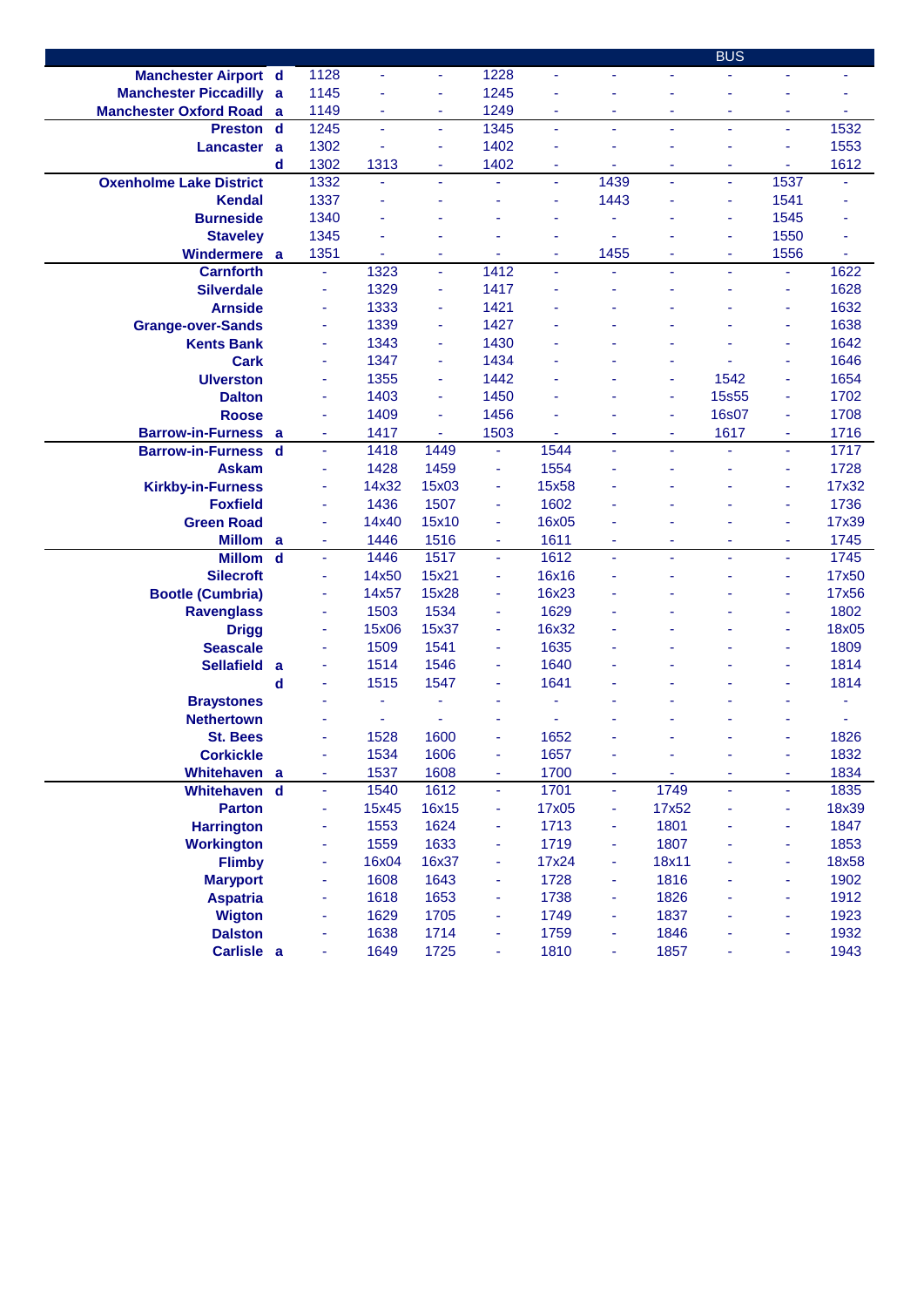| <b>Manchester Airport d</b>        |             | 1428 | 1528                     |                | ٠    | 1626           | $\blacksquare$ | ÷    |                | ÷              | 1727 |
|------------------------------------|-------------|------|--------------------------|----------------|------|----------------|----------------|------|----------------|----------------|------|
| <b>Manchester Piccadilly</b>       | a           | 1445 | 1545                     |                | ä,   | 1646           |                | ä    |                | $\blacksquare$ | 1745 |
| <b>Manchester Oxford Road</b>      | a           | 1449 | 1549                     | ٠              | ٠    | 1650           | $\blacksquare$ | ٠    | ٠              | $\blacksquare$ | 1749 |
| <b>Preston</b>                     | $\mathbf d$ | 1546 | 1634                     | ÷.             | ÷.   | 1745           | $\blacksquare$ | ä,   | ä,             | ÷,             | 1845 |
| <b>Lancaster</b>                   | a           | 1603 | 1651                     |                | ٠    | 1802           | ÷              | ٠    | ä,             | ä,             | 1902 |
|                                    | d           | 1603 | 1652                     |                | Ξ    | 1802           |                | ÷    | 1835           | ÷              | 1902 |
| <b>Oxenholme Lake District</b>     |             | 1631 | $\blacksquare$           | ÷.             | 1742 | ä,             | ä,             | 1829 |                | $\omega$       | 1922 |
| <b>Kendal</b>                      |             | 1636 | ÷                        |                | 1746 | ÷              | ٠              | 1833 |                | Ξ              | 1926 |
| <b>Burneside</b>                   |             | 1639 | $\blacksquare$           | ٠              | 1750 | ٠              | $\blacksquare$ | 1837 |                | $\blacksquare$ | 1930 |
| <b>Staveley</b>                    |             | 1644 | ÷,                       | $\blacksquare$ | 1755 |                | ÷,             | 1842 |                | ä,             | 1935 |
| Windermere a                       |             | 1651 |                          | ٠              | 1801 |                | ×              | 1848 |                | ÷              | 1942 |
| <b>Carnforth</b>                   |             | ä    | 1701                     |                | ä,   | 1812           |                | ÷,   | 1845           | ÷              |      |
| <b>Silverdale</b>                  |             | ä,   | 1706                     |                | ä,   | 1817           |                |      | 1851           |                |      |
|                                    |             |      |                          |                |      |                |                | ÷    |                |                |      |
| <b>Arnside</b>                     |             | ä,   | 1710                     |                | ÷    | 1821           |                | ÷    | 1855           |                |      |
| <b>Grange-over-Sands</b>           |             | ٠    | 1716                     |                | ٠    | 1827           |                | ٠    | 1901           |                |      |
| <b>Kents Bank</b>                  |             | ä,   | 1719                     |                | ä,   | 1830           |                | ٠    | 1905           |                |      |
| <b>Cark</b>                        |             | ä,   | 1723                     |                | ä,   | 1834           |                | ä,   | 1909           |                |      |
| <b>Ulverston</b>                   |             | ä,   | 1731                     |                | ä,   | 1842           |                | ٠    | 1917           |                |      |
| <b>Dalton</b>                      |             | ä,   | 1739                     |                | ä,   | 1850           |                | Ξ    | 1925           |                |      |
| <b>Roose</b>                       |             | í,   | 1745                     |                | ä,   | 1856           |                | ä,   | 1931           |                |      |
| <b>Barrow-in-Furness</b>           | a           | ÷    | 1751                     |                | ٠    | 1903           | $\blacksquare$ | ÷    | 1939           | $\blacksquare$ | ÷    |
| <b>Barrow-in-Furness</b>           | d           | ä,   | $\blacksquare$           | 1807           | ÷.   | $\blacksquare$ | 1912           | ä,   | $\blacksquare$ | 1944           | ٠    |
| <b>Askam</b>                       |             |      | ÷                        | 1817           | ä,   | ٠              | 1922           | ä,   | ÷              | 1954           |      |
| <b>Kirkby-in-Furness</b>           |             |      | $\overline{\phantom{a}}$ | 18x21          |      | ÷              | 19x26          |      | ä,             | 19x58          |      |
| <b>Foxfield</b>                    |             |      | ٠                        | 1825           |      | ۰              | 1930           | ٠    | ÷              | 2002           |      |
| <b>Green Road</b>                  |             |      | ÷                        | 18x28          |      | ä              | 19x33          |      | ä,             | 20x05          |      |
| <b>Millom</b>                      | a           |      | ٠                        | 1834           | ٠    | ٠              | 1939           | ٠    | ٠              | 2012           | ٠    |
| <b>Millom</b>                      | $\mathbf d$ | ä    | $\blacksquare$           | 1834           | ä,   | $\blacksquare$ | 1940           | ÷.   | ä,             | ä,             | ٠    |
| <b>Silecroft</b>                   |             |      | $\blacksquare$           | ٠              |      | $\blacksquare$ | 19x44          | ä,   |                |                |      |
| <b>Bootle (Cumbria)</b>            |             |      | ٠                        |                |      | ä              | 19x51          |      |                |                |      |
| <b>Ravenglass</b>                  |             |      | ٠                        | 1849           |      | ٠              | 1957           |      |                |                |      |
| <b>Drigg</b>                       |             |      | $\overline{\phantom{a}}$ | 18x52          |      | ä              | 20x00          |      |                |                |      |
| <b>Seascale</b>                    |             |      | ٠                        | 1856           |      | ä              | 2003           |      |                |                |      |
| <b>Sellafield</b>                  | a           |      | ٠                        | 1900           |      | ٠              | 2008           |      |                |                |      |
|                                    | d           |      | ٠                        | 1900           |      | ٠              | 2012           |      |                |                |      |
| <b>Braystones</b>                  |             |      |                          |                |      | ٠              | 20x15          |      |                |                |      |
| <b>Nethertown</b>                  |             |      |                          |                |      | ä              | 20x18          |      |                |                |      |
| <b>St. Bees</b>                    |             |      |                          | 1912           |      |                | 2027           |      |                |                |      |
| <b>Corkickle</b>                   |             |      |                          | 1917           |      |                | 2032           |      |                |                |      |
| Whitehaven a                       |             |      | ÷                        | 1920           | ä,   | ۰              | 2036           | ÷    |                |                |      |
| Whitehaven                         | $\mathbf d$ |      | $\blacksquare$           | 1921           | ä,   | ä,             | 2037           | ä,   |                |                |      |
| <b>Parton</b>                      |             |      | $\overline{\phantom{a}}$ | 19x25          |      | $\blacksquare$ | 20x41          |      |                |                |      |
|                                    |             |      | $\blacksquare$           | 1933           |      | ä              | 2049           |      |                |                |      |
| <b>Harrington</b>                  |             |      |                          | 1943           |      |                | 2055           |      |                |                |      |
| <b>Workington</b><br><b>Flimby</b> |             |      | ٠                        |                |      | $\blacksquare$ | 21x00          |      |                |                |      |
|                                    |             |      | ä,                       | 19x47          |      | ä,             |                |      |                |                |      |
| <b>Maryport</b>                    |             |      | ٠                        | 1953           |      | ÷              | 2104           |      |                |                |      |
| <b>Aspatria</b>                    |             |      | ٠                        | 2003           |      | ٠              | 2114           |      |                |                |      |
| <b>Wigton</b>                      |             |      | $\sim$                   | 2014           |      | ٠              | 2125           |      |                |                |      |
| <b>Dalston</b>                     |             |      | ä,                       | 2023           |      | ÷              | 2134           |      |                |                |      |
| Carlisle a                         |             |      |                          | 2034           |      |                | 2145           |      |                |                |      |